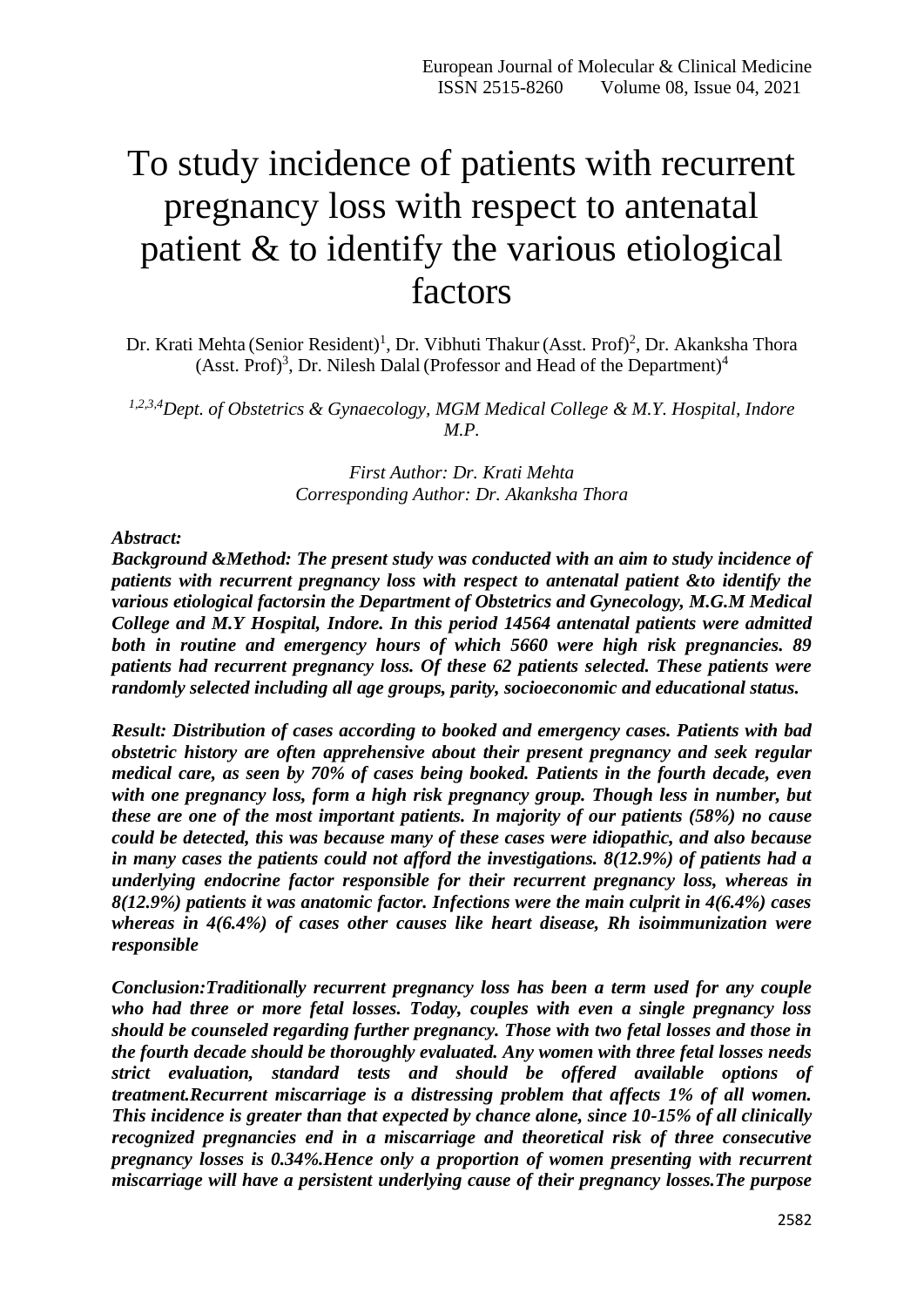*of my work was to review the literature and provide guidance on the investigation and treatment of couples with recurrent pregnancy loss.*

## *Keywords: recurrent, pregnancy, antenatal & etiological. Study Designed: Observational Study*

## **1. INTRODUCTION**

Recurrent miscarriage is being defined as 3 or more consecutive spontaneous losses of pregnancy before  $20$  weeks gestation<sup>[1]</sup>. Recurrent pregnancy loss affects 1-2% of couples and has a complex etiology. About half of miscarriages from recurrent pregnancy loss cases are caused by chromosomal abnormalities in the embryo and there are several associated maternal factors, underlying causes and clinically relevant biomarkers have been elusive<sup>[2]</sup>.

It is hypothesized that genetic and/or epigenetic factors associated with maternal meiotic nondisjunction, reproductive aging and endocrinological profile, or placental functioning will contribute to the etiology of recurrent pregnancy loss. Isolated spontaneous pregnancy loss is remarkably common[3]. Recurrent pregnancy loss affects 1 in 300 to 1 in 100 couples. After several pregnancy losses, there remains a greater chance of having available birth than another loss, even without treatment. Prognosis can improve dramatically with treatment of a known underlying etiology for recurrent pregnancy loss. The antiphospholipid syndrome (APS) and Parental chromosomal abnormalities are the undisputed causes of recurrent pregnancy loss.

Other well described causes include anatomic, endocrine, thrombotic, and possibly other immunologic factors. The state of coagulability is a balance between anti and prothrombotic pathways. The hypercoagulability of pregnancy can be attributed to increase in prothrombotic factors and decreases in those that inhibit coagulation $^{[4]}$ .

The immunologic interactions at the maternal–fetal interface reflect the presence of unique cellular constituents and with the actions of steroid hormones, protein hormones, and metabolic factors<sup>[5&6]</sup>.

Patients of with recurrent pregnancy loss should be evaluated with a detailed patient and family history, an examination focused on endocrine and anatomic abnormalities, and laboratory studies limited to evaluation of treatable etiologies  $[788]$ .

## **2. MATERIAL & METHOD**

The present study was conducted in the Department of Obstetrics and Gynecology, M.G.M Medical College and M.Y Hospital, Indore from January 2018 to June 2019. In this period 14564 antenatal patients were admitted both in routine and emergency hours of which 5660 were high risk pregnancies. 89 patients had recurrent pregnancy loss. Of these 62 patients selected. These patients were randomly selected including all age groups, parity, socioeconomic and educational status.

These patients were categorized as booked and emergency patients and detailed history was taken. During history taking special importance was given to few salient features.

- Pattern, trimester, and characteristics of prior pregnancy losses were asked.
- During that pregnancy if any investigations like ultrasonography was done or not.
- If any investigations like karyotyping was done on the abortus or was there any congenital anomaly in the previous born.
- History of subfertility or infertility was specially asked for.
- Menstrual history, both past and present, any irregularities, flow of blood was inquired.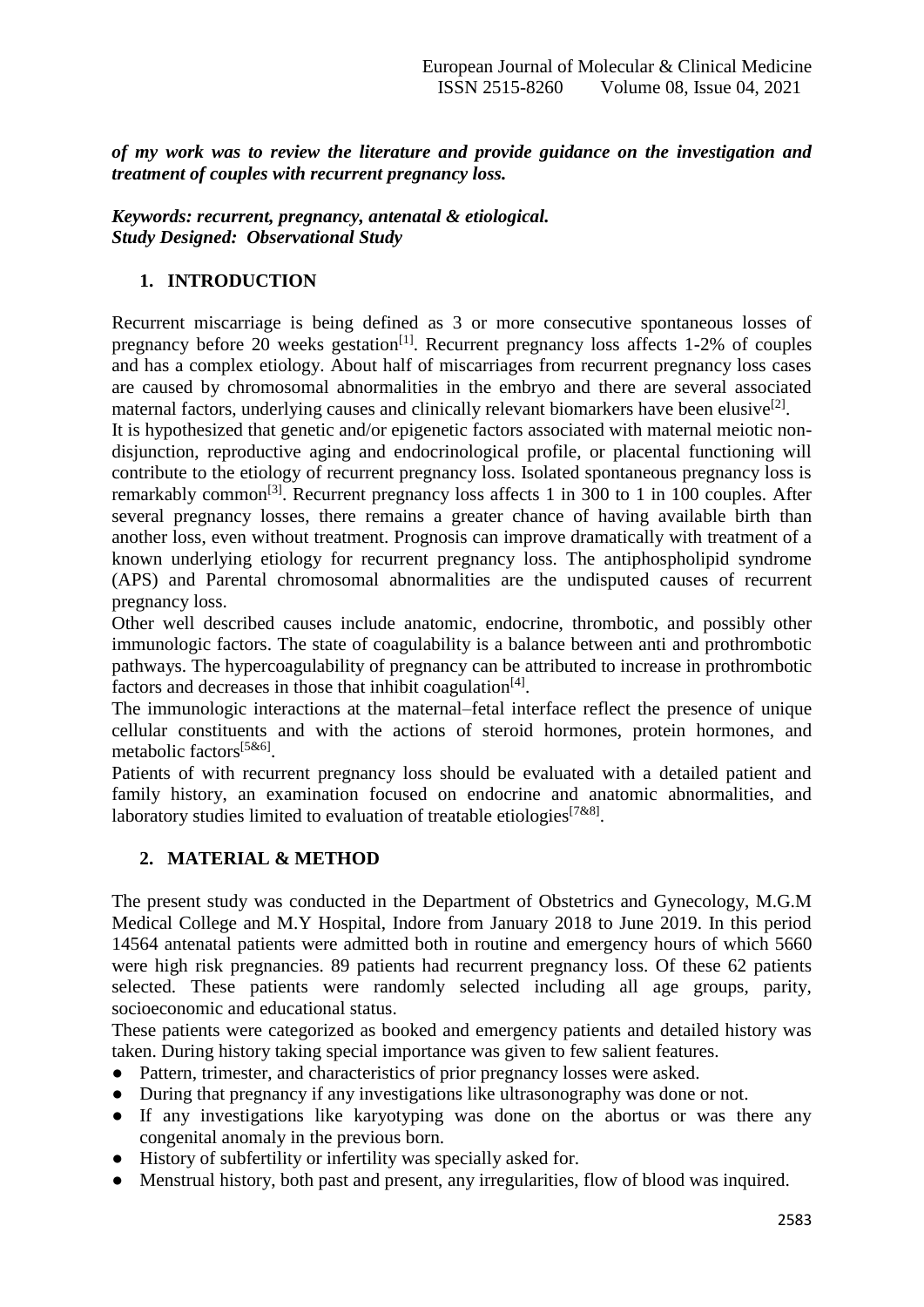- Any evidence of prior or current gynecologic or obstetric infection were seeked. History of puerperal or post abortal fever was asked, any complaints of vaginal discharge, itching or dysparuenia were given importance.
- Signs or symptoms of thyroid dysfunction, prolactin, glucose intolerance and hyperandrogenic disorders including PCOS were looked for.
- Personal or familial thrombotic history was sought for.
- Detailed history was taken regarding medications taken during prenatal and antenatal periods.
- Any exposure to environment pollutants, illicit and common drug use was studied.
- Genetic relationship between reproductive partners was asked for.
- Relevant family history, especially regarding pregnancy losses in the family, any chromosomal or genetic disorder running in the family, or a history of diabetes, hypertension were taken.
- Patients of recurrent pregnancy loss are at times extensively investigated.
- Previous diagnostic test conducted and treatment received by the patients were evaluated so as to help in making of a diagnosis and also to avoid unnecessary tests.

Physical examination was carried out with particular attention to

- Obesity, hirsuitism and aconthosis
- A thyroid examination was done, and if hyper or hypothyroidism was suspected patient was advised thyroid hormones levels.
- Breast examination was done and galactorrhoea was ruled out.
- A pelvic examination was conducted wherever necessary and any anatomical anomaly was noted.
- Any evidence of infection was looked for, and if suspected vaginal culture sensitivity was sent.

### **INVESTIGATIONS**

- In addition to all routine investigations like Hb, T&D platelets, ABOrh, urine, specific investigations like VDRL, blood urea, FBS, PPBS, GTT if required were carried out.
- All patients were subjected to sonography in early pregnancy to confirm pregnancy, later for diagnosis for cervical incompetence, and then for follow-up of the fetus.
- Sophisticated investigations like T3, T4, TSH, TORCH, serum progesterone, karyotyping, antiphospholipid antibody were carried out only if they were absolutely necessary and affordable by patients.

### **3. RESULTS**

| <b>S. No.</b> | <b>Booking cases</b> | No. | Percentage |
|---------------|----------------------|-----|------------|
|               | Booked cases         | 44  | 70         |
| 2             | Emergency cases      | 18  | 30         |

**Table No. 01 Distribution of Booked and Emergency Cases**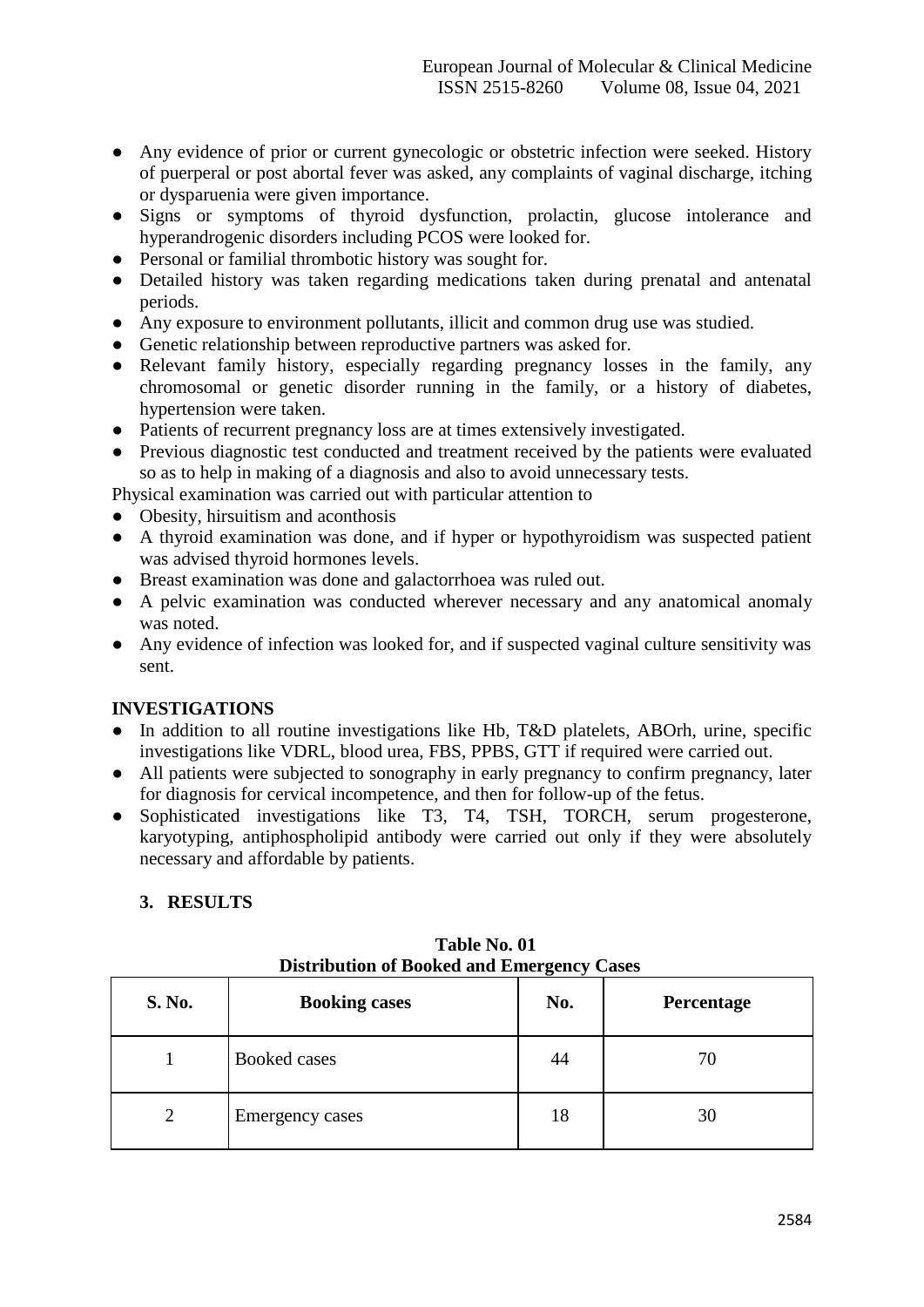This table shows distribution of cases according to booked and emergency cases. Patients with bad obstetric history are often apprehensive about their present pregnancy and seek regular medical care, as seen by 70% of cases being booked.

| Age Characteristics or women under Study |             |                     |            |  |  |
|------------------------------------------|-------------|---------------------|------------|--|--|
| S. No                                    | Age         | <b>No. of Cases</b> | Percentage |  |  |
| 1                                        | $<$ 21 yrs  | 03                  | 4.8        |  |  |
| $\boldsymbol{2}$                         | $21-29$ yrs | 45                  | 72.5       |  |  |
| 3                                        | 30-35 yrs   | 13                  | 20.9       |  |  |
| $\overline{\mathbf{4}}$                  | $>35$ yrs   | 01                  | 1.61       |  |  |

**Table No. 02 Age Characteristics of Women under Study**

Patients in the fourth decade, even with one pregnancy loss, form a high risk pregnancy group. Though less in number, but these are one of the most important patients.

| Table showing enological factors of pregnancy 1088 |                                       |                 |            |  |  |  |
|----------------------------------------------------|---------------------------------------|-----------------|------------|--|--|--|
| S. No.                                             | <b>Etiological factors</b>            | No. of patients | Percentage |  |  |  |
| $\mathbf{1}$                                       | Anatomic factors                      | 08              | 12.9       |  |  |  |
| $\overline{2}$                                     | <b>Endocrine</b> factors              | 08              | 12.9       |  |  |  |
| 3                                                  | Infectious causes                     | 04              | 6.4        |  |  |  |
| $\overline{4}$                                     | Antiphospholipid antibody<br>syndrome | 02              | 3.2        |  |  |  |
| 5                                                  | Other causes                          | 04              | 6.4        |  |  |  |
| 6                                                  | No cause detected                     | 36              | 58.06      |  |  |  |

**Table No. 03 Table showing etiological factors of pregnancy loss**

In majority of our patients (58%) no cause could be detected, this was because many of these cases were idiopathic, and also because in many cases the patients could not afford the

 $\overline{\phantom{a}}$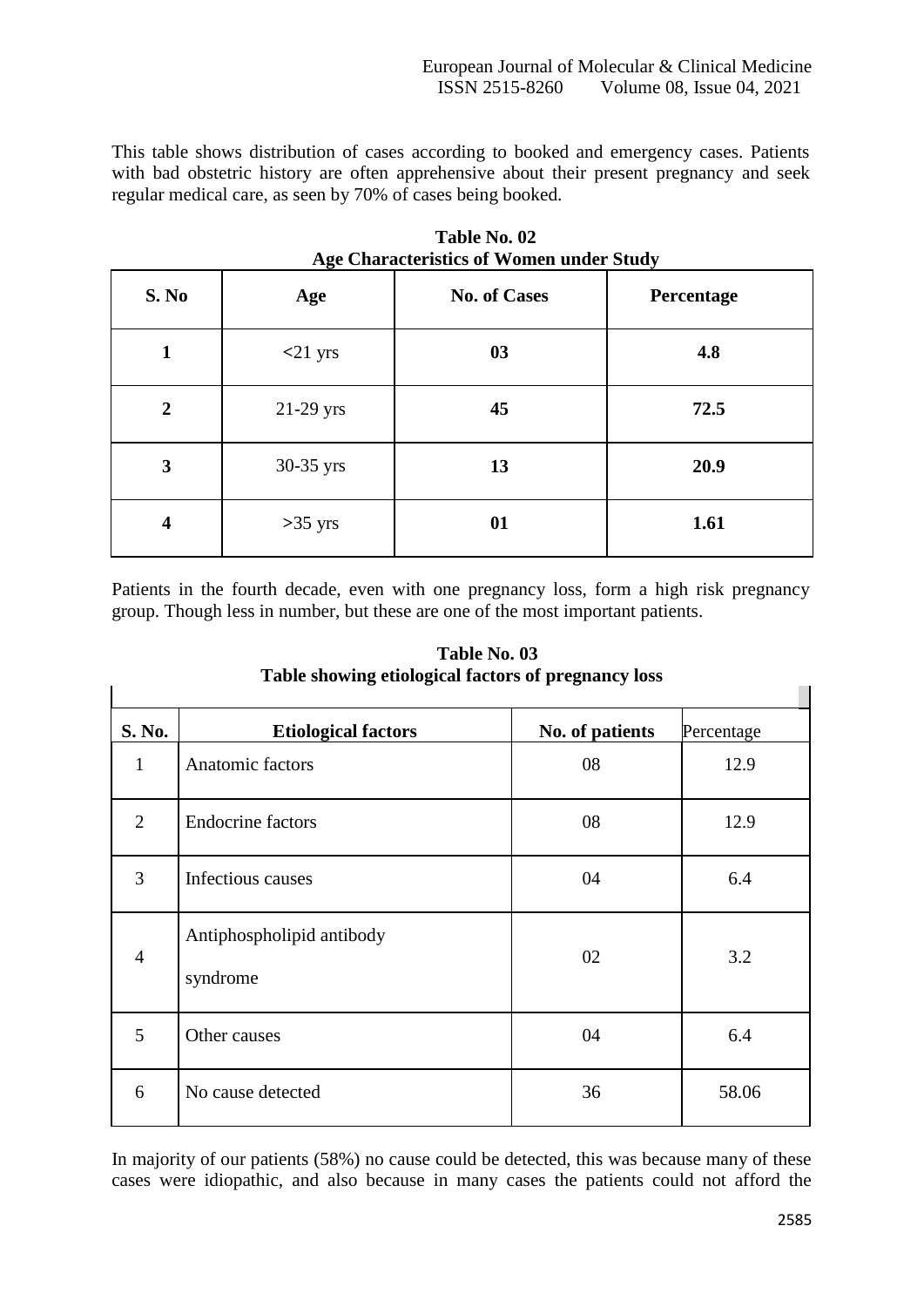investigations. 8(12.9%) of patients had a underlying endocrine factor responsible for their recurrent pregnancy loss, whereas in 8(12.9%) patients it was anatomic factor. Infections were the main culprit in 4(6.4%) cases whereas in 4(6.4%) of cases other causes like heart disease, Rh isoimmunization were responsible.

## **4. DISCUSSION**

Time to time innumerable obstetricians have studied the factors responsible for recurrent pregnancy loss. Also they have evaluated the different modalities of treatment and their success rate<sup>[9]</sup>. The aim of this work is to evaluate the underlying cause of conceptional wastage with a view to ascertain the extent to which preconceptional and antenatal care can provide protection against recurrence of this sort of obstetric hazard<sup>[10]</sup>.

The present study was conducted in 62 patients. This study included antenatal patients with recurrent pregnancy loss, admitted at M.Y. hospital both as booked and emergency cases.

In our study anatomical defect were found in 8[12.9%] patients. In 8 [12.9%] endocrine factors were responsible for recurrent pregnancy $loss^{[11]}$ . In 4[6.4%] patients infectious etiology was present, whereas 2 patients were found to have antiphospholipid antibody. In 4 patients other factors like heart disease, Rh isoimmunization were responsible. In the majority of cases that is 36 patients [58.06%] no cause could be detected. This was because many of these cases were idiopathic, and also in many cases the patients could not afford the sophisticated and costly investigations<sup>[12]</sup>. Prevalence of causative factors have also been studied by Quenby(1993).

## **5. CONCLUSION**

Traditionally recurrent pregnancy loss has been a term used for any couple who had three or more fetal losses. Today, couples with even a single pregnancy loss should be counseled regarding further pregnancy. Those with two fetal losses and those in the fourth decade should be thoroughly evaluated. Any women with three fetal losses needs strict evaluation, standard tests and should be offered available options of treatment.

Recurrent miscarriage is a distressing problem that affects 1% of all women. This incidence is greater than that expected by chance alone, since 10-15% of all clinically recognized pregnancies end in a miscarriage and theoretical risk of three consecutive pregnancy losses is 0.34%. Hence only a proportion of women presenting with recurrent miscarriage will have a persistent underlying cause of their pregnancy losses. The purpose of my work was to review the literature and provide guidance on the investigation and treatment of couples with recurrent pregnancy loss.

### **6. REFERENCES**

- [1] Edmonds DK, Lindsay KS, Miller JF, et al. Early embryonic mortality in women.FertilSteril 1982;38:447–453.
- [2] Wilcox AJ, Weinberg CR, O'Connor JF, et al. Incidence of early loss of pregnancy. N Engl J Med 1988;319:189–194.
- [3] Alberman E. The epidemiology of repeated abortion. In: Beard RW, Sharp F, eds. Early pregnancy loss: mechanisms and treatment. New York: Springer-Verlag, 1988:9–17.
- [4] Warburton D, Fraser FC. Spontaneous abortion risks in man: data from reproductive histories collected in a medical genetics unit. Am J Hum Genet 1964;16:1–25.